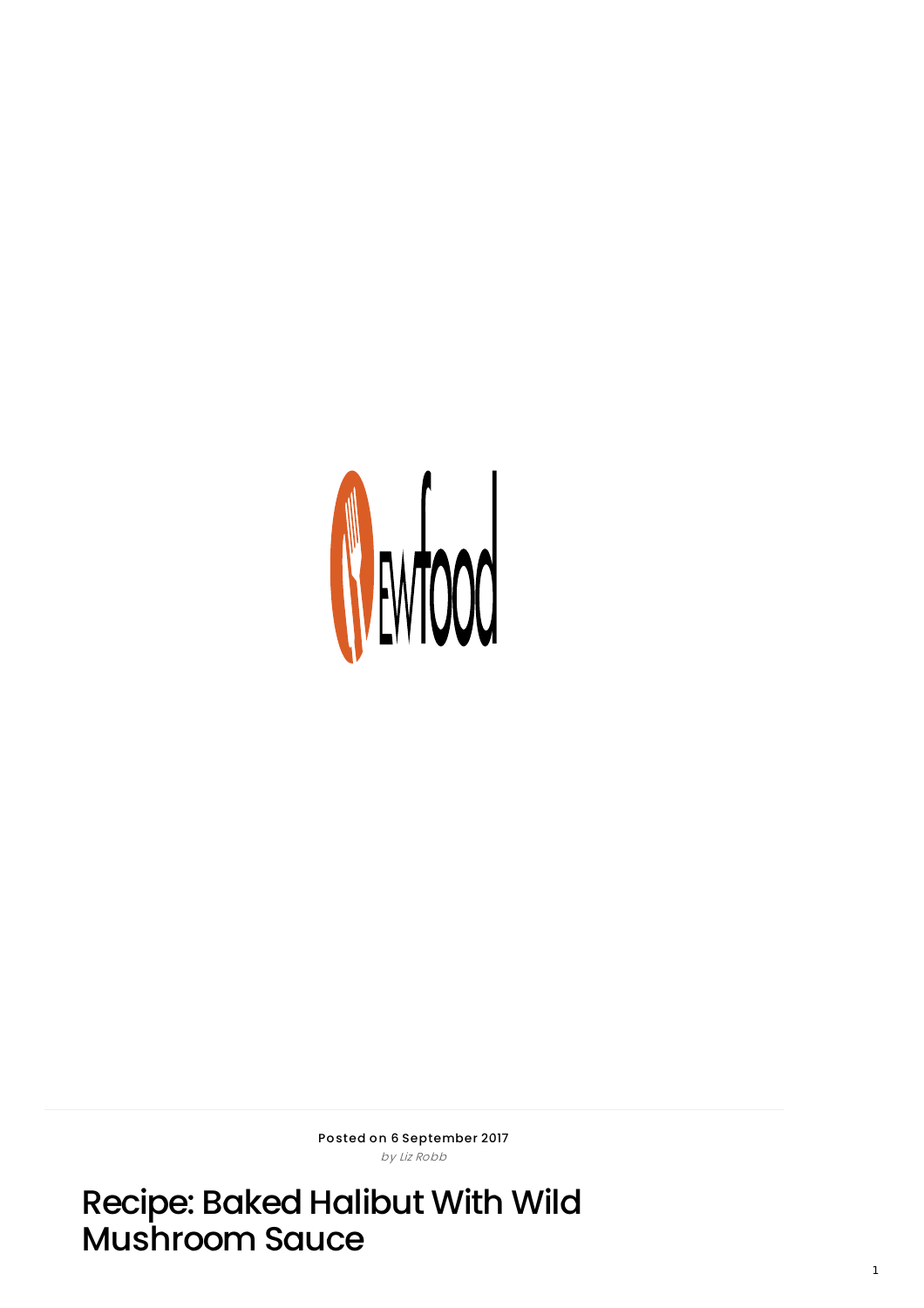

## Ingredients

2 thick fillets of halibut 50g butter Salt Black pepper 1 shallot 1 fat clove of garlic 130-150g wild mushrooms\* 1 tablespoon of extra virgin olive oil 2 level teaspoons of plain flour 120ml milk 1 lemon 50ml cream\*\* A small handful of parsley Servings  $\mathfrak{D}$ Person

## Preparation

- 1 Preheat the oven to 180 degrees, 160 degrees fan oven.
- 2 Lightly butter a small baking dish and put in the halibut fillets. Cut 25g of the butter into small pieces and dot all over the fish then season with salt and black pepper.
- 3 Bake for about 20 minutes in the preheated oven, basting with the melted butter, until the fish is just cooked through. Remove from the oven.
- 4 Meanwhile, make the sauce. Peel and finely chop the shallot and the garlic. Wipe the mushrooms, removing any tough stems, such as shitake stalks and the base of clumps of enoki, and slice any larger mushrooms.
- 5 Melt the remaining 25g of butter with the olive oil and gently sauté the shallot for 5 minutes. Add the garlic to the saucepan and cook for a further 2 minutes.
- 6 Stir in the flour and then gradually add the milk, stirring after each addition until smooth, and cook gently for a minute or two.